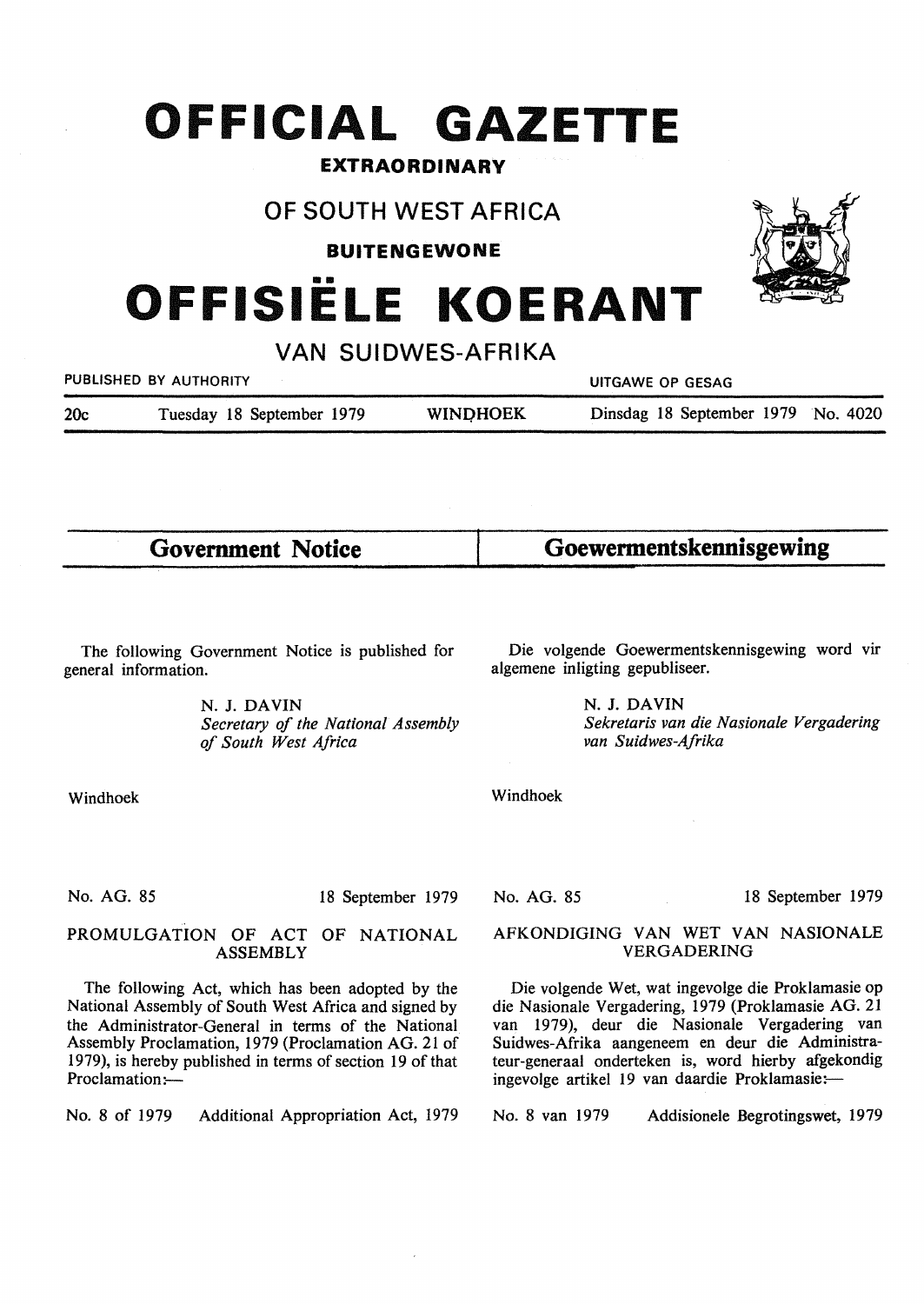**Act No. 8, 1979 ADDITIONAL APPROPRIATION ACT, 1979** 

> *(English text signed by the Administrator-Genera/ on 17 September 1979)*

bu.

# **ACT**

**To appropriate an additional amount of money for the requirements of the State in respect of the territory of South West Africa during the financial year ending 31 March 1980.** 

BE IT ENACTED by the National Assembly of South West Africa, as follows:-

Appropriation of additio-nal amount of money for requirements of State.

1. Subject to the provisions of the Exchequer and Audit Act, 1975 (Act 66 of 1975), there is hereby appropriated for the requirements of the State in respect of the territory of South West Africa as a charge to the Central Revenue Account the additional amount of money set out in the Schedule.

Short title.

 $\label{eq:1} \mathcal{L}_{\text{max}}(\mathcal{L}_{\text{max}}(\mathbf{y}^{\text{max}}), \mathbf{y}^{\text{max}}) = \mathcal{L}_{\text{max}}(\mathbf{y}^{\text{max}}), \mathbf{y}^{\text{max}}) = \mathcal{L}_{\text{max}}(\mathbf{y}^{\text{max}}), \mathbf{y}^{\text{max}})$ 

医全身 的复数医的

2. This Act shall be called the Additional Appropriation Act, 1979.

### **Schedule**

|                                                                              | a ta 1999 - An t-Alba a t-Alba a t-Alba.<br>An t-Alba an t-Alba a t-Alba a t-Alba a t-Alba a t-Alba a t-Alba a t-Alba a t-Alba a t-Alba a t-Alba a t-Alba | the company of the company of<br>Amount<br>R |           |  |  |
|------------------------------------------------------------------------------|-----------------------------------------------------------------------------------------------------------------------------------------------------------|----------------------------------------------|-----------|--|--|
|                                                                              |                                                                                                                                                           |                                              |           |  |  |
|                                                                              | No.                                                                                                                                                       | Title                                        |           |  |  |
| $\mathcal{P}^{(12)}$ , and the constant $\mathcal{P}^{(12)}$ , $\mathbf{13}$ |                                                                                                                                                           | Directorate of Finance                       | 3 500 000 |  |  |
| 医血管 经数据<br>control and a stricted                                            | The company of the company                                                                                                                                | <b>Contractor</b>                            |           |  |  |

ge van minde (volg agent).<br>The Choranness of Alexandra component van .<br>Het Charles past Caranness of the Chemical Oriental 

film) – dagona kongris vivod nastav († 1913.) – na 1913. v 1913.

最高级 人名

ing Trip ģ.